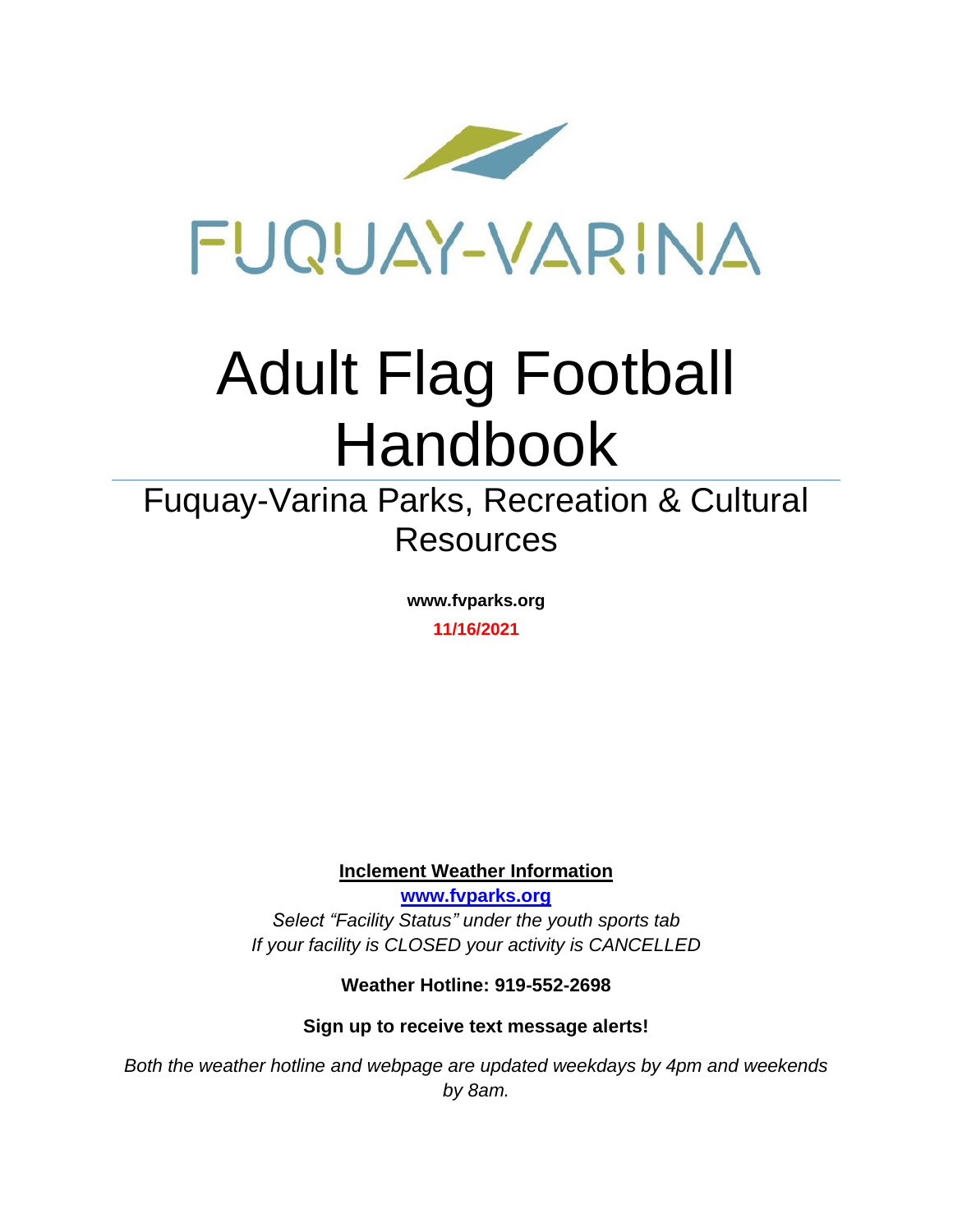#### **Mission**

The Town of Fuquay-Varina Parks, Recreation & Cultural Resources department commits to providing professional leisure services through exceptional programs, facilities, events, parks, and greenways in order to enhance the quality of life for the residents of Fuquay-Varina.

#### **Vision**

Participation in youth sports provides children with an opportunity to gain many valuable life skills and develop an appreciation for physical fitness, all of which can lead to a lifetime of healthy activity.

This can only occur, though, when organized sports programs are designed and administered to ensure a safe, positive, fair and fun environment for everyone.

#### **Philosophy**

- Provide a safe and positive environment for youth to participate in sports programs.
- Provide each child with the opportunity to play regardless of skill level.
- Teach participants the skills and fundamentals of the sport they are participating in.
- Encourage sportsmanship, team-play and leadership
- Winning is *not* the ultimate goal; giving your best effort and displaying sportsmanship no matter the outcome is! Losing is not failure, it's a chance to learn and develop your skills and character.

#### **I. General Information**

- a. All rule interpretations will be administered by the Fuquay-Varina Parks, Recreation & Cultural Resources Department (FVPRCRD).
- b. Participants must be at least 18 years of age on or prior to the closing of registration.
- c. A captains meeting will be held prior to the season. Each team is required to have a representative at the captains meeting.
- d. Captains shall bring their own team of players. Free agents will be allowed to register and will be assigned a team at a later date if needed.
- e. All who wish to participate in Fuquay-Varina Parks, Recreation and Cultural Resources Athletic Programs must register and pay the registration fee prior to participating. (Participants that wish to participate on more than one team must register and pay prior to roster cutoff for each team)
- f. Each team shall consist of a maximum of 25 and a minimum of 10 players. This may be adjusted by the Fuquay-Varina Parks, Recreation & Cultural Resources Department.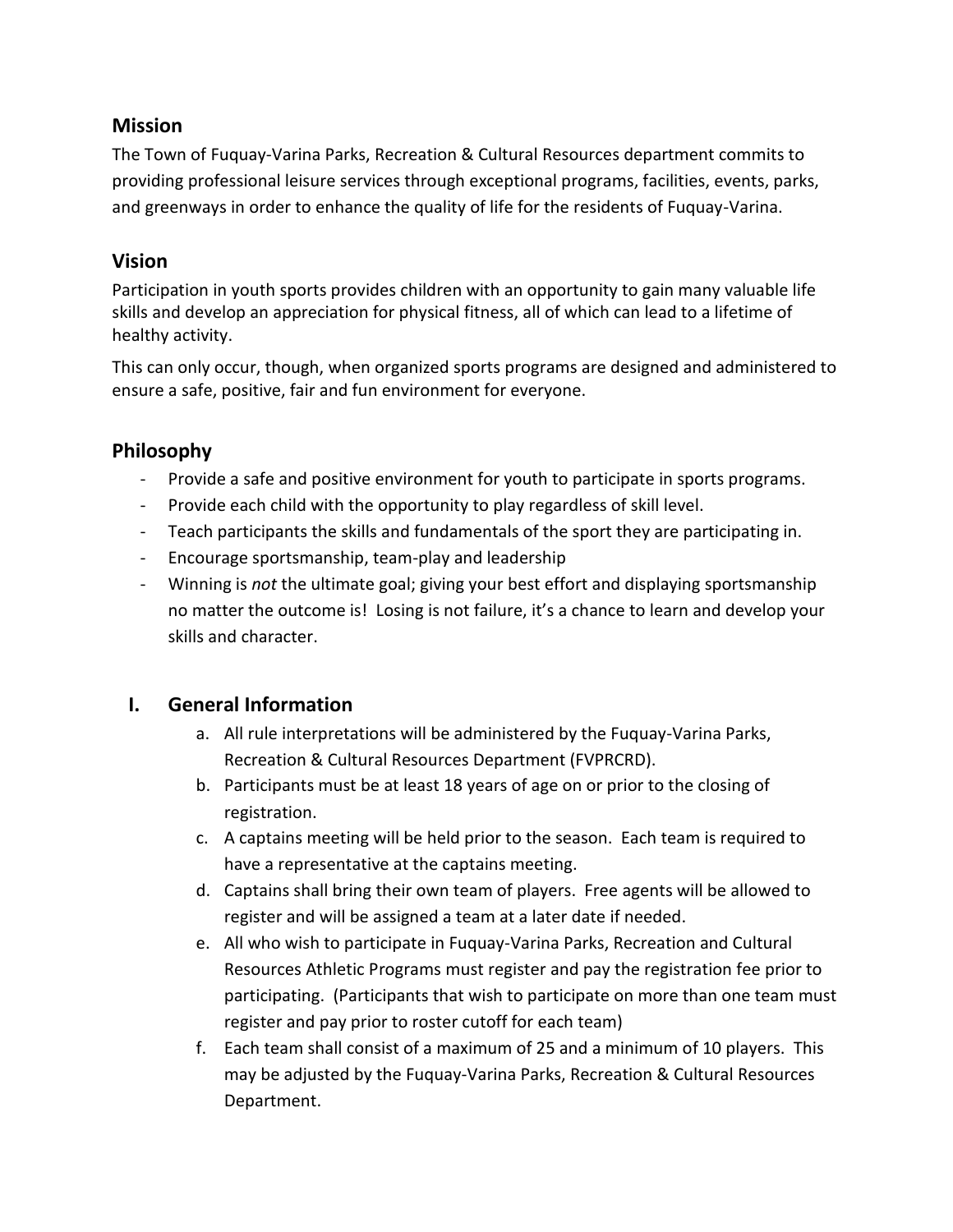- g. All players will be required to check in prior to each game. Players must show valid identification (State Driver's License, State ID Card and/or Passport) in order to participate in the game.
- h. All rosters must be finalized by the day prior to league games beginning. There will be no roster additions after this date.

#### **II. Communication**

a. **24 HOUR RULE:** Players sometimes disagree with an official's decisions during the play of a game. For this reason, we have adopted the "24 HOUR RULE," which simply states that the no participant or coach will discuss game situations until at least 24 hours after the game. This rule helps to allow all parties to have time to put things in perspective and cool off if necessary and discuss the actual issues. This rule also applies to coaches and participants contacting the recreation department.

#### **Contact Info:** *Primary Contact – Trey Baggett*

**Adam Hairr**, Athletic Program Administrator **Trey Baggett**, Athletic Program Specialist Office: 919-753-1033 Office: 919-753-1866 [ahairr@fuquay-varina.org](mailto:ahairr@fuquay-varina.org) discussed that the sense of the sense of the sense of the sense of the sense of the s

**Thomas DeGruchy,** Athletic Program Specialist **Sidney Peterson,**Athletic Program Specialist Office: 919-753-1867 Office: 919-552-1439 [tdegruchy@fuquay-varina.org](mailto:tdegruchy@fuquay-varina.org) <speterson@fuquay-varina.org>

**Fuquay-Varina Community Center Parks, Recreation and Cultural Resources**

919-552-1430 **Administration Offices** [info@fvparks.org](mailto:info@fvparks.org) Office: 919-552-9140

## **III. Weather Updates**

- a. Decisions are made weekdays by 4pm and weekends by 8am or as status changes. Once the decision is made, FVPRCRD will email captains so that they can communicate with their players any changes. You can also check for updates by visiting www.fvparks.org and selecting 'Field Status' icon. If your facility is listed as "CLOSED" then your activity is cancelled. Coaches and participants may also check the town's **weather hotline by dialing 919-552-2698**.
- b. An attempt will be made to reschedule all games that are cancelled due to inclement weather. Captains may not request to change game times once schedule has been posted.

#### **Text Message Alert Sign-up Instructions**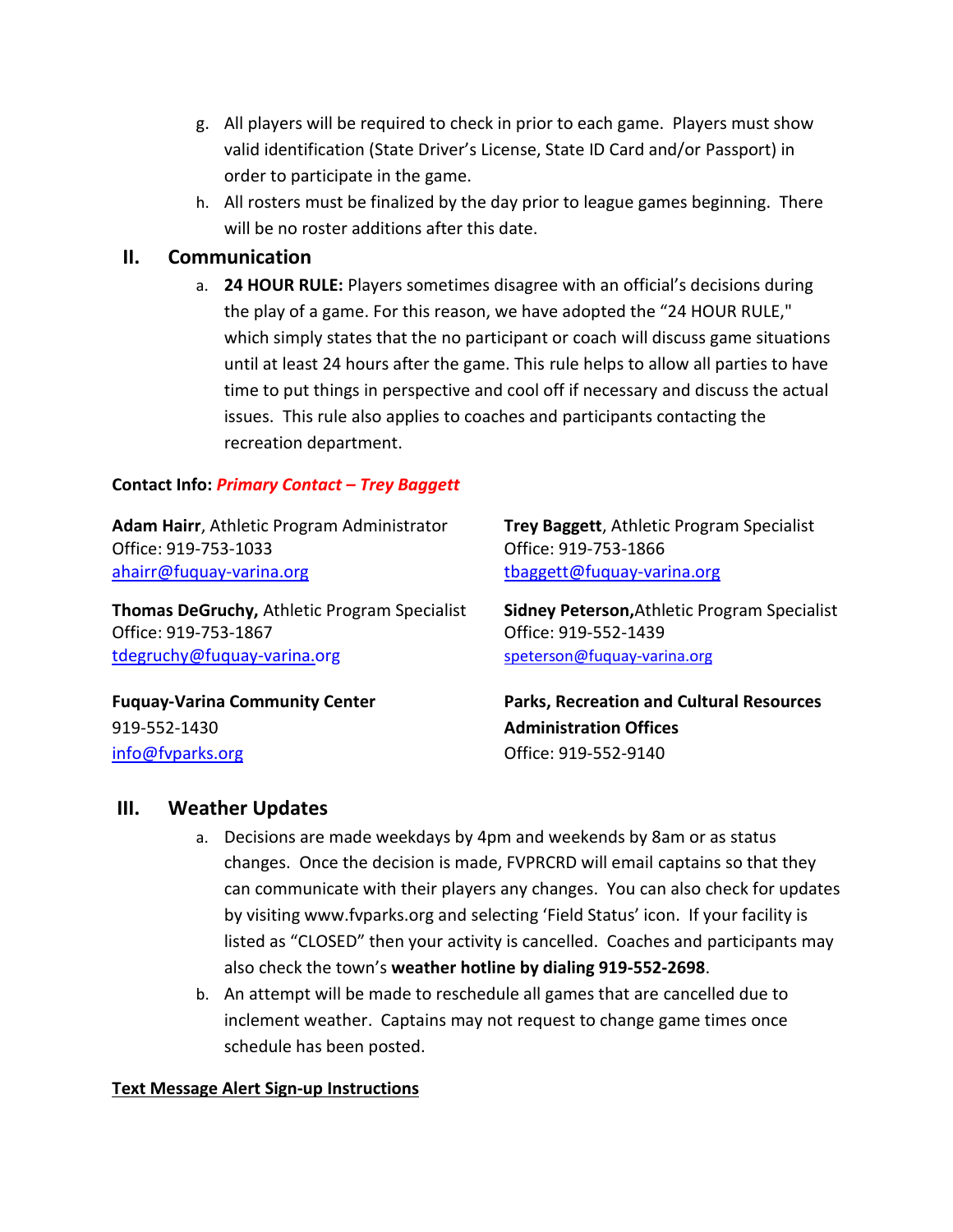- 1. Go to FVPARKS.ORG
- 2. Either:
	- $\circ$  Hover your mouse over the "Sports" tab, which will bring down a list of links. From there, you will find the "Alerts from PRCR" link on the left-hand side; click the link to go to the Alerts page.
	- o Or click the "Sports" tab, which will take you to the main sports page. From there, you will find and click the link labeled "Alerts from PRCR".
- 3. You will then be directed to the Fuquay-Varina Alert Center. Find the link in the grey box labeled **"Notify Me ®"**
- 4. Click the "Notify Me" link. (To subscribe to text and/or email alerts.)
- 5. Type your email address in the box labeled "Email Address" and click the button labeled "Sign In".
- 6. For text message alerts, check the 2nd box that reads *"I would like to be able to receive text messages on my mobile phone"* and type your desired phone number in the box provided. Click save before continuing.
- 7. Underneath the Alert Center there are two icons beside PRCR Alerts:  $\Box$  &  $\Box$ 
	- $\circ$  To subscribe or unsubscribe, you must click the Mobile phone icon,  $\Box$  beside PRCR Alerts. Once completed there will be a green check mark on the icon, which will look like:  $\mathbb{R}$

You will receive a text message asking to receive text alerts from PRCR. Reply **"Y"** to opt into the service. Once you reply "Y" you will receive a text confirming that you are signed up to receive text alerts.

#### **IV. Uniforms and Equipment**

- a. Each team will be required to have matching uniforms with numbers on the back. No two players on the same team may wear the same number. Any participant not wearing the team uniform may be withheld from competition. Jerseys and team names shall contain no vulgar or offensive language or graphics.
- b. Uniforms must be the outermost garment worn during play. Uniforms must be tucked in.
- c. All players must have athletic shoes or cleats. Cleats should be rubber molded or detachable but are not allowed to be metal.
- d. NO POCKETS ALLOWED!!! This means no zipper pockets, no taped pockets...no pockets, period! This is for the protection of flag pullers' fingers. If a player has pockets on their pants/shorts, they will not be allowed to play.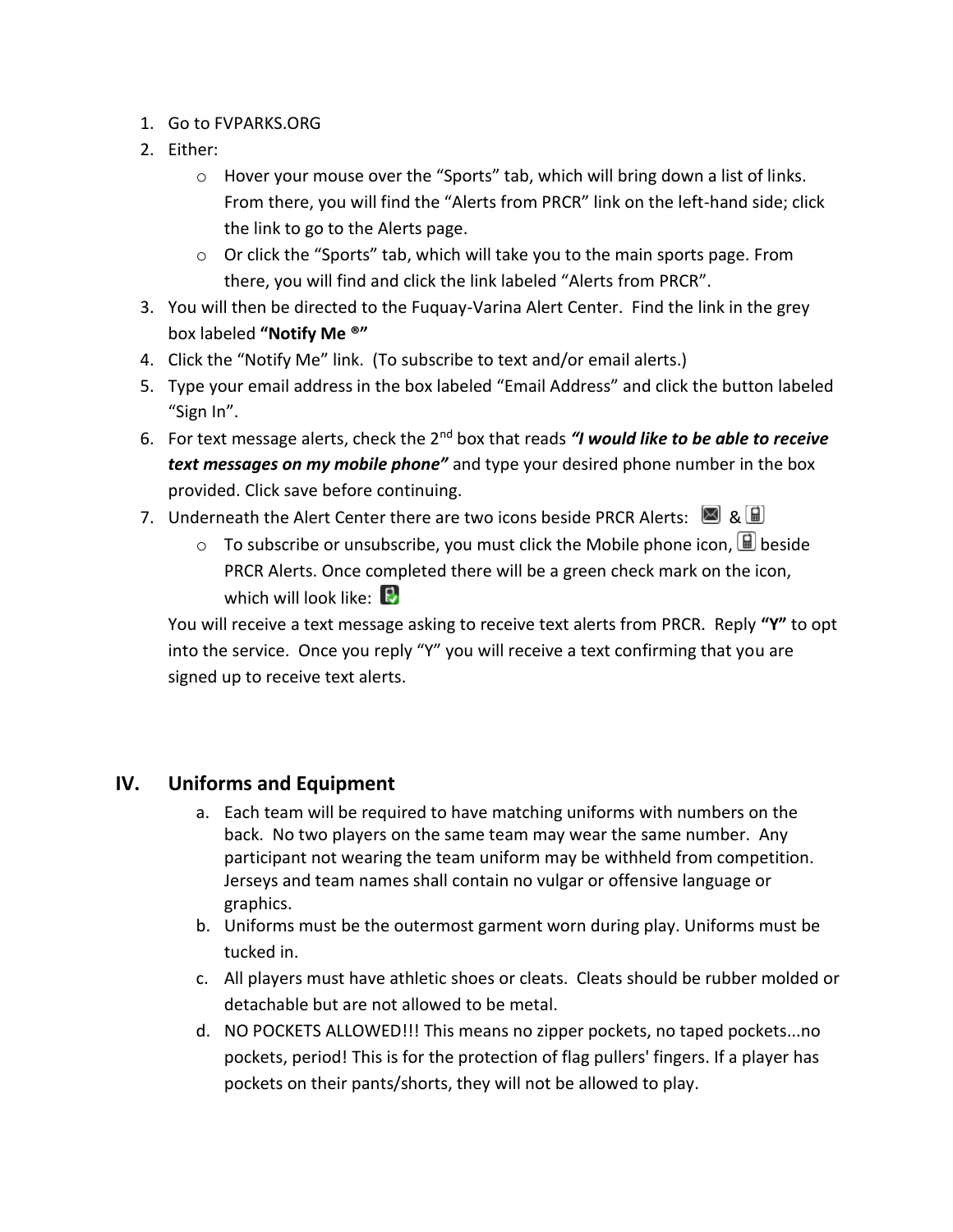e. All officials, fields and other equipment will be provided by Fuquay Varina Parks, Recreation and Cultural Resources Department.

#### **V. Playing Rules**

- a. **General**
	- i. The game will be played in two twenty-five-minute halves. The clock will run continuously except for official timeouts, team timeouts and during the last minute of each half. An official warning will be whistled to each team at the one-minute warning mark of each half. During the final minute of each half, the clock will operate under regulation clock rules (ie. clock will stop when a player goes out of bounds, clock will stop when a team achieves a first down until the "ready for play" is whistled). Games will begin promptly on time.
	- ii. Each team is entitled to one timeout per half and one additional time-out for each overtime period. Timeouts do not carry over. Timeouts are one minute in length; half time is five minutes and teams will be limited to thirty seconds between plays (officials will warn).
	- iii. Overtime Period (Regular Season)
		- 1. If the score is tied at the end of regulation, each team will have the opportunity to run one play from their 5-yard line. Whichever team gains the most yardage on their offensive play will win the game.
			- a. An incomplete pass is equal to 0 gained yards.
			- b. An offensive penalty is equal to negative 10 yards
			- c. If a defensive penalty occurs, the offensive team may accept the penalty yardage and run an additional play from that point. Yardage from penalty and play are included.
			- d. There are no safeties in OT periods.
			- e. If there is a tie each team will get another possession.
	- iv. The playing field will be divided into two 40-yard sections and ten-yard end zones. The field will be 35 yards wide. The five-yard line and tenyard line will be marked (extra points).
	- v. A coin toss will determine which team has the first possession. Home team is Heads, Away team is tails. Whichever side of the coin lands on the ground facing up will start the game with the ball.
	- vi. No intentional contact is allowed.
	- vii. ONLY screen blocking is allowed behind the Line of Scrimmage (LOS). NO BLOCKING is allowed past the LOS.
	- viii. Ball must be snapped between the legs to the QB. (No snaps to the side)
	- ix. Each offensive possession will begin on the 5-yard line (unless an interception occurs)
	- x. Offensive team will have four downs to reach the line to gain (First Down or Touchdown)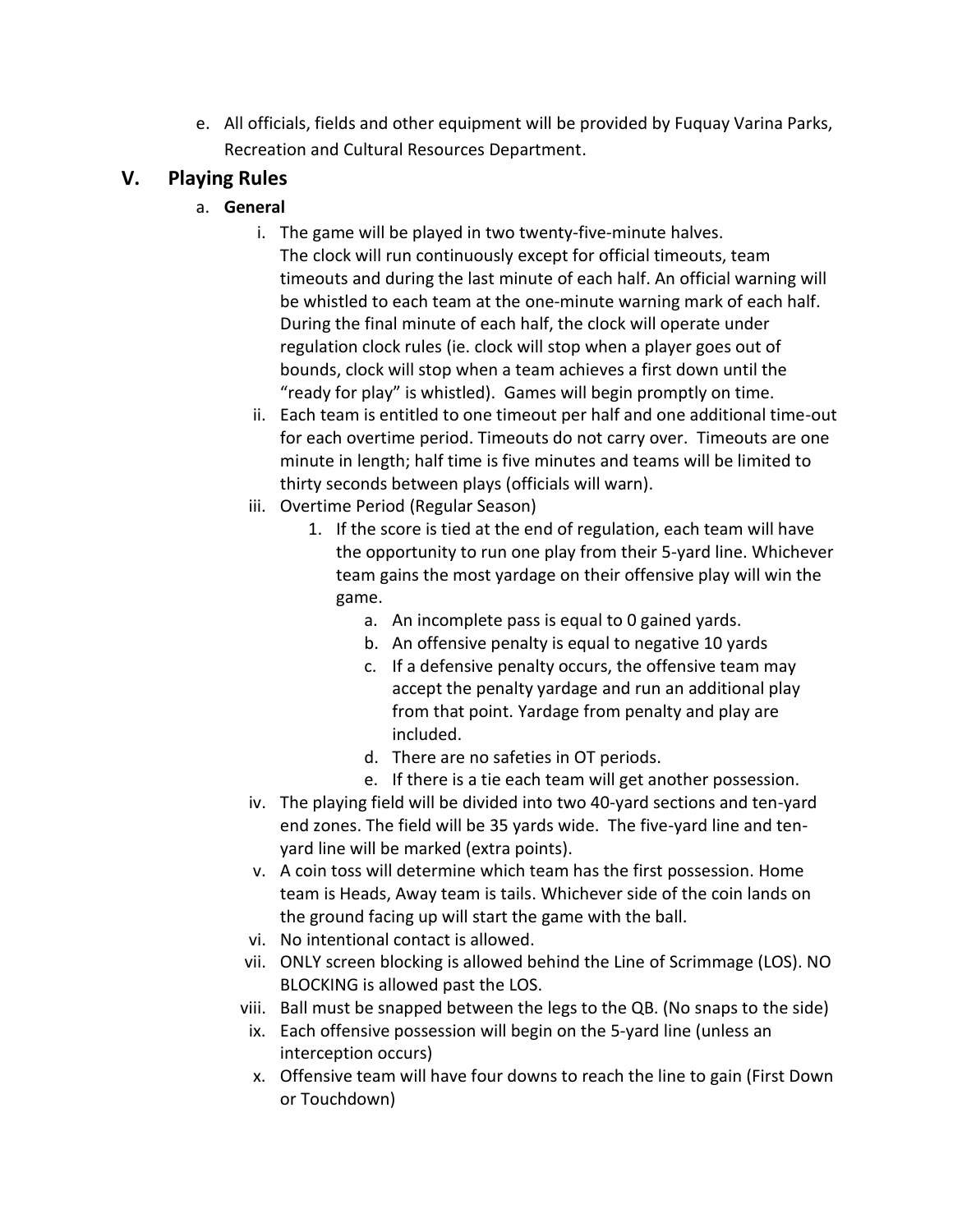- xi. Each time the ball is set, the offense will have 30 seconds to snap the ball.
	- 1. The official will give a warning at the 10 second mark and will count down from 5 to 0 aloud.
	- 2. Offense may not snap the ball until after the official sets the ball for play to resume.
- xii. The ball carrier may leave his or her feet only to avoid a player or official that has fallen to the ground. A player may not jump to avoid a flag pull. A defensive player may NOT leave his or her feet in the attempt to grab the flag
- xiii. NO-RUN ZONES will be 5 yards from both the first down line and the goal line. If the ball is set by the official within these lines, the offensive team may not advance the ball via a run play.

#### b. **Players**

- i. Teams will play with seven players on offense and seven players on defense.
- ii. Teams can begin a game with a minimum of six players (one pass-rusher rather than two, on offense, one less receiver, must have two linemen).
- iii. Offense must have at least two players on the offensive line of scrimmage.
- iv. A three-point stance is prohibited for all players.

#### c. **Scoring and First Downs**

- $i.$  Scoring Touchdown = 6 points Extra Point = 2 points (run/pass from the ten-yard line) 1 point (pass from the five-yard line) Safety = 2 points
- ii. Extra point option: Team captain must declare to the officials which option is desired immediately following touchdown. You may not change the choice after a penalty. If a team opts for the 2-point play and due to a defensive penalty, they are moved closer to the goal line than 10 yards, the offensive team may still run the ball on their extra point attempt.
- iii. Defense can return an interception on an extra point attempt for however many points the offense was attempting to score.
- iv. Teams are allowed one offensive rushing play per first down (no roll over rush plays).
- v. The offensive team takes possession at its 5-yard line and has four (4) plays to cross midfield. If a team crosses midfield, it has four (4) plays to score a touchdown.
- vi. If the offensive team fails to cross midfield or score, the opposing team takes possession on its own 5-yard line.
- vii. Players must have their flag's past the line to gain to be awarded a first down or touchdown.

#### d. **Passing**

i. All players are eligible to receive a forward pass.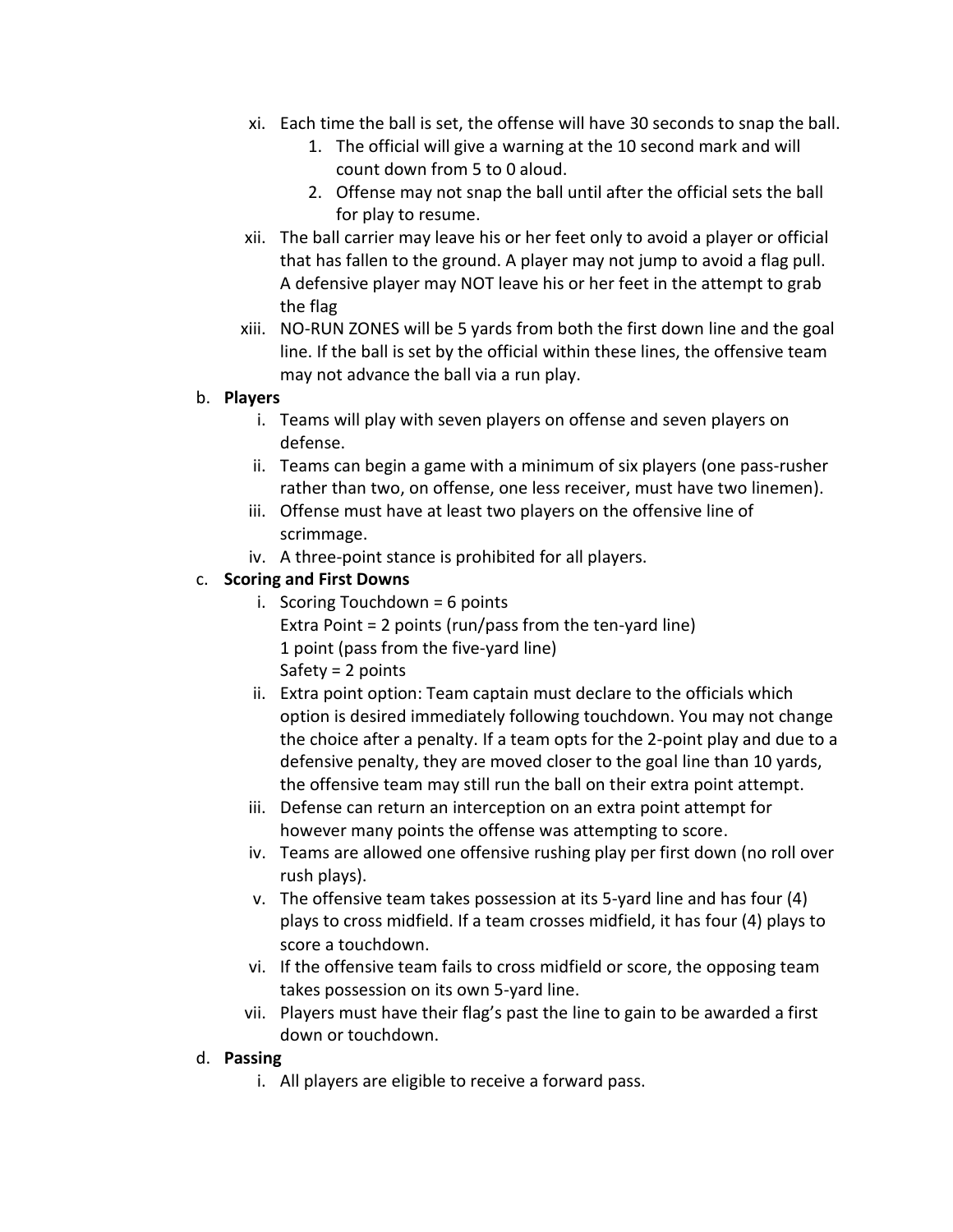- ii. The first player to touch the ball after the snap is considered the quarterback. All snaps must be made between the legs.
- iii. If the ball is tipped by any defensive player, everyone will be eligible to advance the ball.
- iv. Only one forward pass may be made on each down.
- v. A player may not pass to himself.
- vi. A pass is considered complete as long as the receiver has control of the ball and one foot has touched completely in bounds.
- vii. Only one player can be in motion at one time.
- viii. Pass interference can only occur on a catchable pass.
- ix. The QB can not advance the ball past the line of scrimmage unless rushed. (This will count as the offensive teams one rushing play per first down)

#### e. **Screen Blocking**

- i. Players may have both hands/arms behind their back, with thumbs under their belt in front of them, or with hands at chest holding their own shirt.
- ii. Blocking is NOT allowed past the LOS. Contact will NOT be permitted at any time.
- iii. It is the defensive player's responsibility to go around any screen blocks without touching the blocker.
- iv. Tackling is prohibited. If a defensive player tackles or holds a ball carrier that, in judgment of the official, had an open field for a touchdown, a touchdown will be awarded.

#### f. **Defensive Rush**

- i. Any player who wishes to rush the QB must start behind the 7-yard cone.
- ii. Defensive players who do not start behind the 7-yard cone may not cross the LOS until the QB gets rid of the ball.
- iii. Defensive players must go for the quarterback's flags and not the arm. If a defensive player contacts the quarterback's arm (while in a passing motion), a 10-yard illegal contact penalty will be enforced.

#### g. **Dead Ball Situations/Playable Ball**

- i. A fumbled, muffed, or any dropped ball is dead. There are NO fumbles, the only turnovers are by interception or turnover on downs.
- ii. Any time any part of the ball carrier touches the ground, except his feet and hands, the ball is dead.
- iii. When a flag is cleanly removed from the ball carrier the ball is dead. The defensive player removing the flag should immediately hold the flag above his head to assist the official in spotting the play.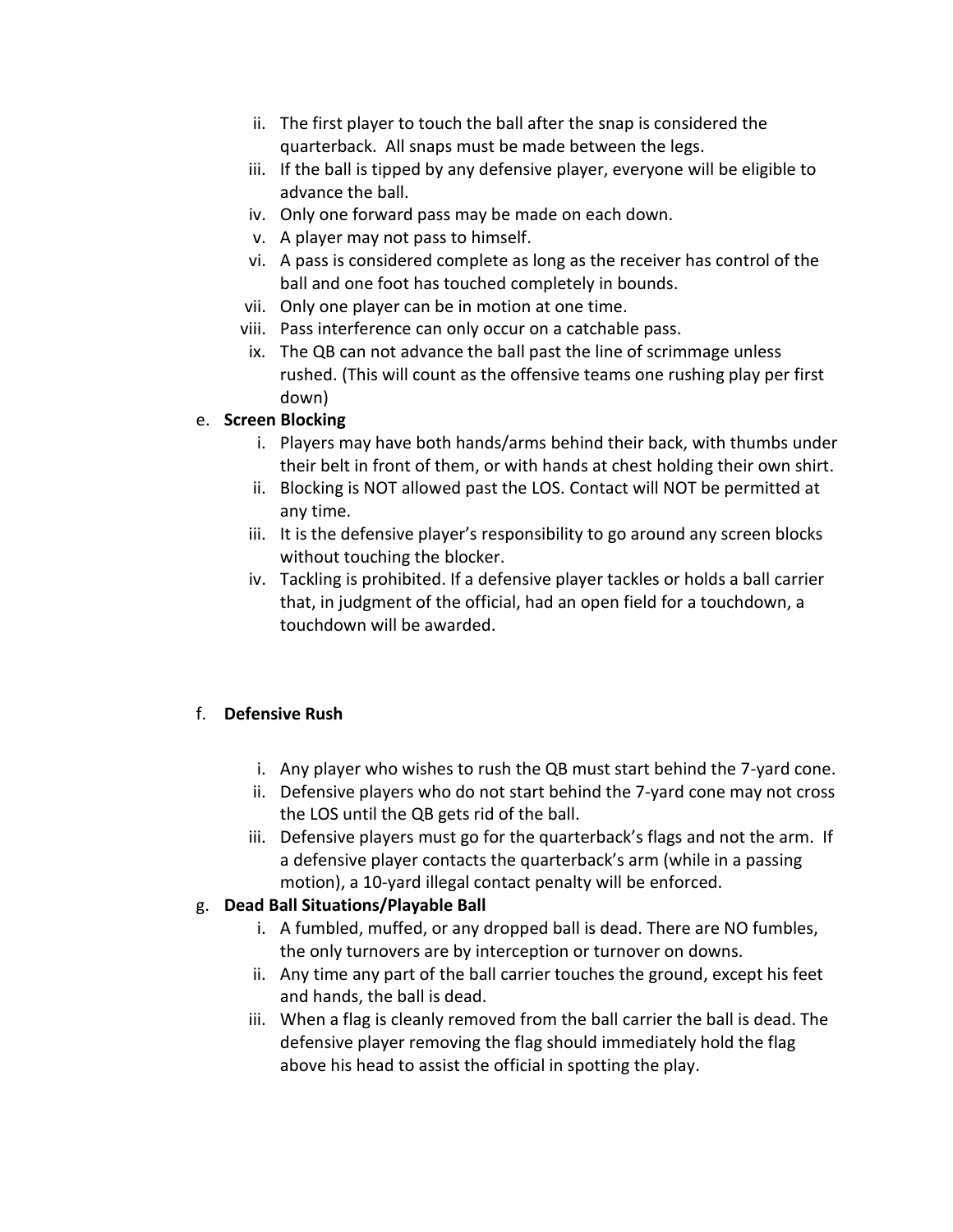- iv. In the event of an inadvertent whistle by the official, the offense has the choice of taking the ball at the spot where it was blown dead or replaying the down.
- h. **Flags**
	- i. Each player will wear at the waistline a belt with three flags attached. Three flags will hang freely on each side of the body and one in the back. Shirts must be tucked inside pants.
	- ii. Wrapping, tying, or in any way illegally securing the flag to the belt or clothing will result in a 15-yard penalty and could result in the ejection of the player.
	- iii. **No player shall, by protecting his flag with hands or arms, impede the defensive player in his attempt to remove the flag.**
	- iv. When a flag is intentionally pulled or removed from an offensive player not having possessions of the ball, the action will be considered unsportsmanlike and will result in a penalty.
	- v. If the flag of the ball carrier is inadvertently lost during a play, the play will be called dead when a player is touched (1 hand) by any defensive player. Officials may call a play dead if a flag inadvertently falls off while the ball carrier is in a crowd of defenders and it cannot be determined if the flag fell off or was pulled.

#### i. **Substitutions**

- i. All substitutions must be made between downs.
- ii. All players leaving the field must be off the field before the ball is snapped.
- iii. An injured player must sit out a minimum of one play. Any player who is bleeding or who has an open wound will be considered an injured player. All bleeding must be stopped before returning to the field of play.

#### j. **Overtime (Playoffs)**

- i. The ball shall be placed on the midfield line.
- ii. A coin will be flipped to determine possession.
- iii. Each team will get four (4) plays to score from the midfield line and earn the extra point. If the score is still tied at the end of the  $1<sup>st</sup>$  overtime period, play will continue, giving each team 3 plays to score from the 25 yard line. During the  $2^{nd}$  and any subsequent overtime periods, each team must attempt a 2-point extra point from the 10-yard line.
- iv. A winner must be determined in each game.

#### k. **Penalties**

- i. All penalties are marked off from the line of scrimmage with the exception of the following:
	- 1. Defensive pass interference that occurs in the end zone this result in an automatic first down with the ball placed at the fiveyard line.
	- 2. In the event of a tackle, the penalty (15 yard unsportsmanlike conduct/over aggressiveness) will be marked from the spot of the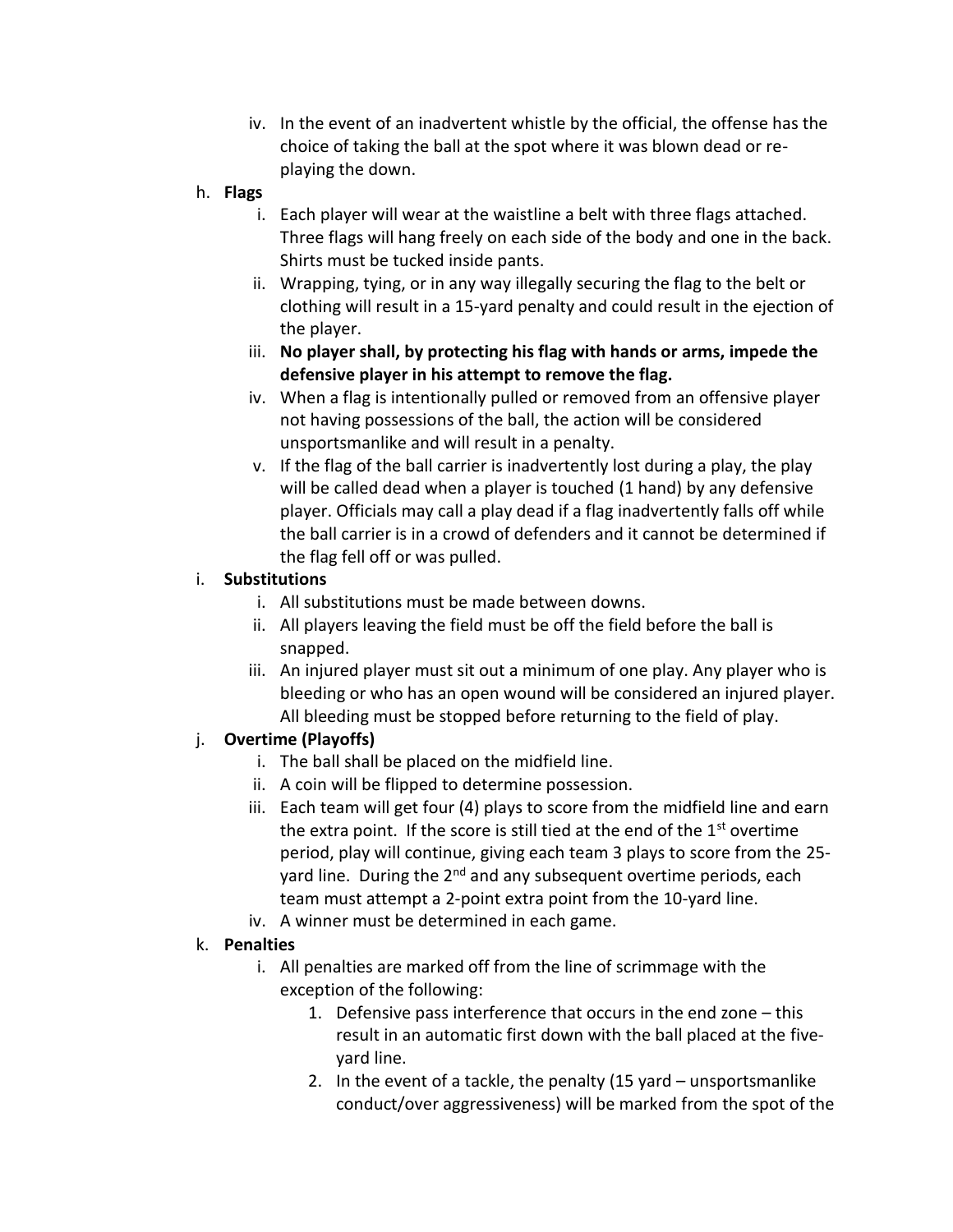foul. When inside the defending teams' twenty-yard line, a defensive penalty is half the distance to the goal and a replay of down (with the exception of pass interference).

- 3. Offensive and defensive holding will be marked off from the spot of the foul if the play was completed.
- 4. Clear Path Rule If, in an attempt to prevent a big play, a defensive player grabs and holds a ball carrier a penalty will be called, and the offensive team will be awarded 15 yards from the spot of the foul and an automatic first down.
- 5. Flag guarding is not allowed (stiff arms, slapping hands away, holding your flag, etc.). If the official determines such has occurred the ball carrier will be whistled down at the spot of the foul with no additional penalty accessed.
- ii. If a team attempts a "run" play inside a "no run zone", a 5-yard penalty will be assessed, a loss of down, and loss of run play.
- iii. **Five-yard penalties include:** offside, motions, encroachment, not enough players on the offensive/defensive line, play clock violations (40 Second Play Clock), illegal equipment (no belt/jersey not tucked in), illegal forward pass (plus loss of down), illegal snap, and time out violations.
- iv. **Ten-yard penalties include:** offensive/defensive holding (lying on a grounded player is not holding), roughing, illegal contact, tripping, offensive pass interference, and defensive pass interference. Defensive pass interference will result in an automatic first down and will be spotted on the 5-yard line if it occurs in the end zone.
- v. **Fifteen-yard penalties include:** illegal blocking (elbows etc.) and all unsportsmanlike conduct and over aggressiveness (tackling). Two instances during a game will result in ejection.
	- 1. Any of the above infractions can and will result in a 15-yard penalty and/or an ejection if a player or players continue to abuse the rules.
- vi. If, during the last 2 minutes of the second half or any overtime periods, an offensive penalty is called, the defense may choose to accept or decline the penalty. If the penalty is accepted, the clock will stop until the next snap of the ball.

#### **VI. Forfeiture Fees**

- a. All games will start at the regular scheduled game time or immediately following the previous game.
- b. If a team forfeits one game for any reason, they will be issued a warning. Any future forfeits will incur a \$50 penalty. Forfeiture fees must be paid in full before the teams next scheduled game. If a team does not pay their forfeiture fee prior to the next game, said game will be ruled a forfeit and an additional \$50 fee will be applied. Any team with outstanding fees will not be eligible for post season play and will be ineligible for future seasons.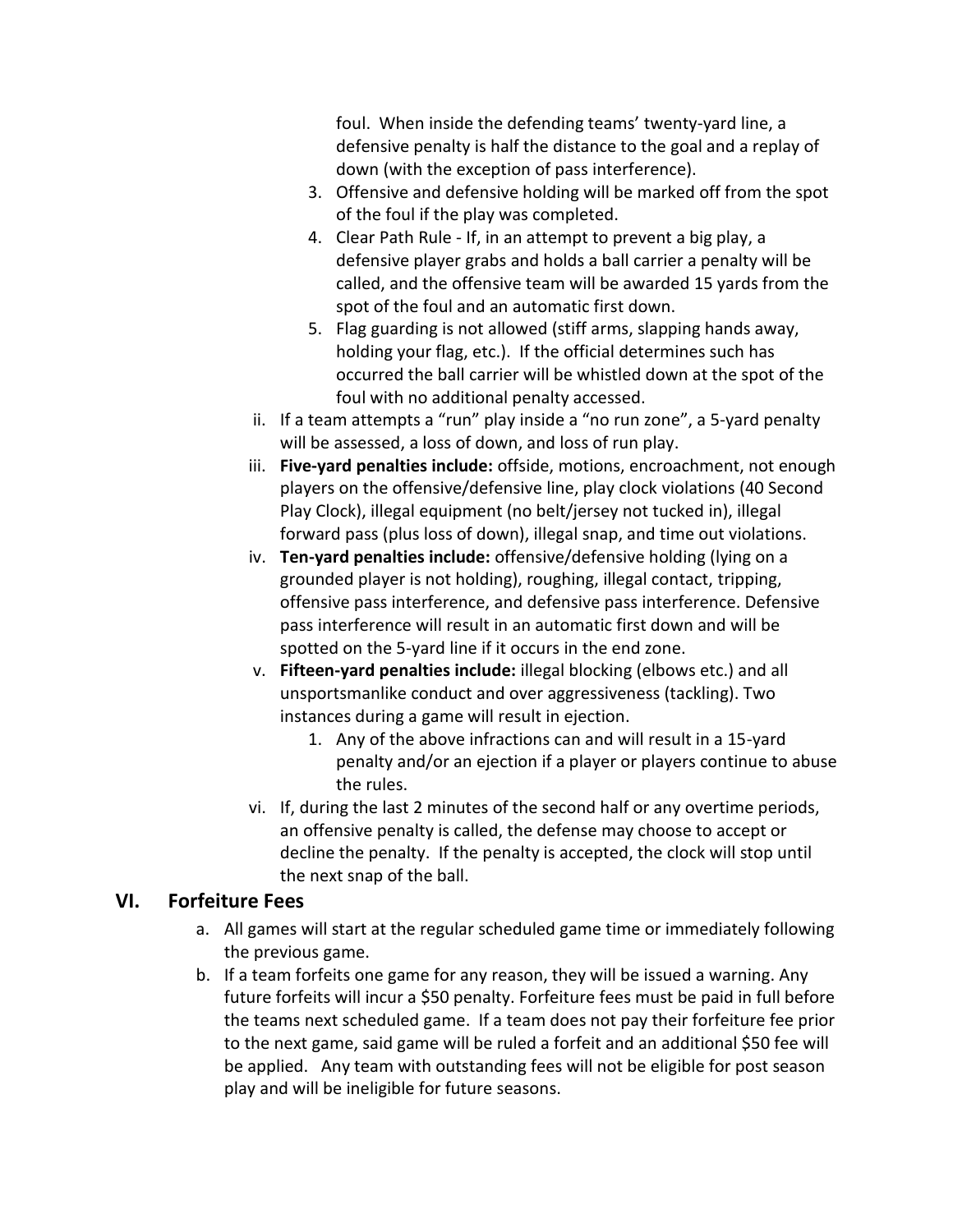c. All forfeiture fees will accumulate for each game forfeited (this includes all regular season games). If a team has a balance at the end of the regular season, the fees will be split among all players on the roster and applied to his/her account. Individuals and their households will not be allowed to register for any future activities until forfeiture fees have been paid.

#### **VII. Protest Procedure**

- a. All protests must be noted with department staff at the time of the objection and received in writing within 24 of the game in question. Protest will only be allowed for rule misapplications. All judgment calls are final. Coaches may not question judgment calls or the integrity of the official.
- b. Protests must include a brief description of the play in question and the ruling that was made, reference to the written rule and how the rule was misapplied.
- c. Protests will be ruled on by the Athletic Program Administrator. All decisions are final.
- d. Protests may be denied if the outcome does not have any bearing on final standings.
- e. All decisions will be made within one (1) week of the protest
- f. If a coach wishes to protest a tournament game, the game in question will stop until a ruling can be made by the Parks, Recreation & Cultural Resources Department.

#### **VIII. Schedules and Tournaments**

- a. A minimum 8 game regular season will be played, follows by a single elimination post season tournament.
- b. Game schedules are final and there are to be no changes to the schedule without permission from the department. If team can't field a minimum of 6 players, the game will be considered a forfeit. Teams are not allowed to use guest players and only those players that are registered for each team are allowed to participate.
- c. Regular season games will be recorded, and standings will be kept.
- d. The Champion and runner-up will be determined by a Single Elimination Playoff between all teams.
	- i. Seeding for the playoffs will be based on the standings at the end of the regular season.
	- ii. Ties in the standings will be settled using head to head record. If teams are still tied after head to head record is taken into consideration, a coin flip will be used to determine final seeding.

#### **IX. Awards**

- a. The Fuquay-Varina Parks, Recreation & Cultural Resources Department will provide a team trophy that will be displayed at the Community Center.
- b. Teams that win the tournament championship will receive "Championship T-Shirts" for each rostered player.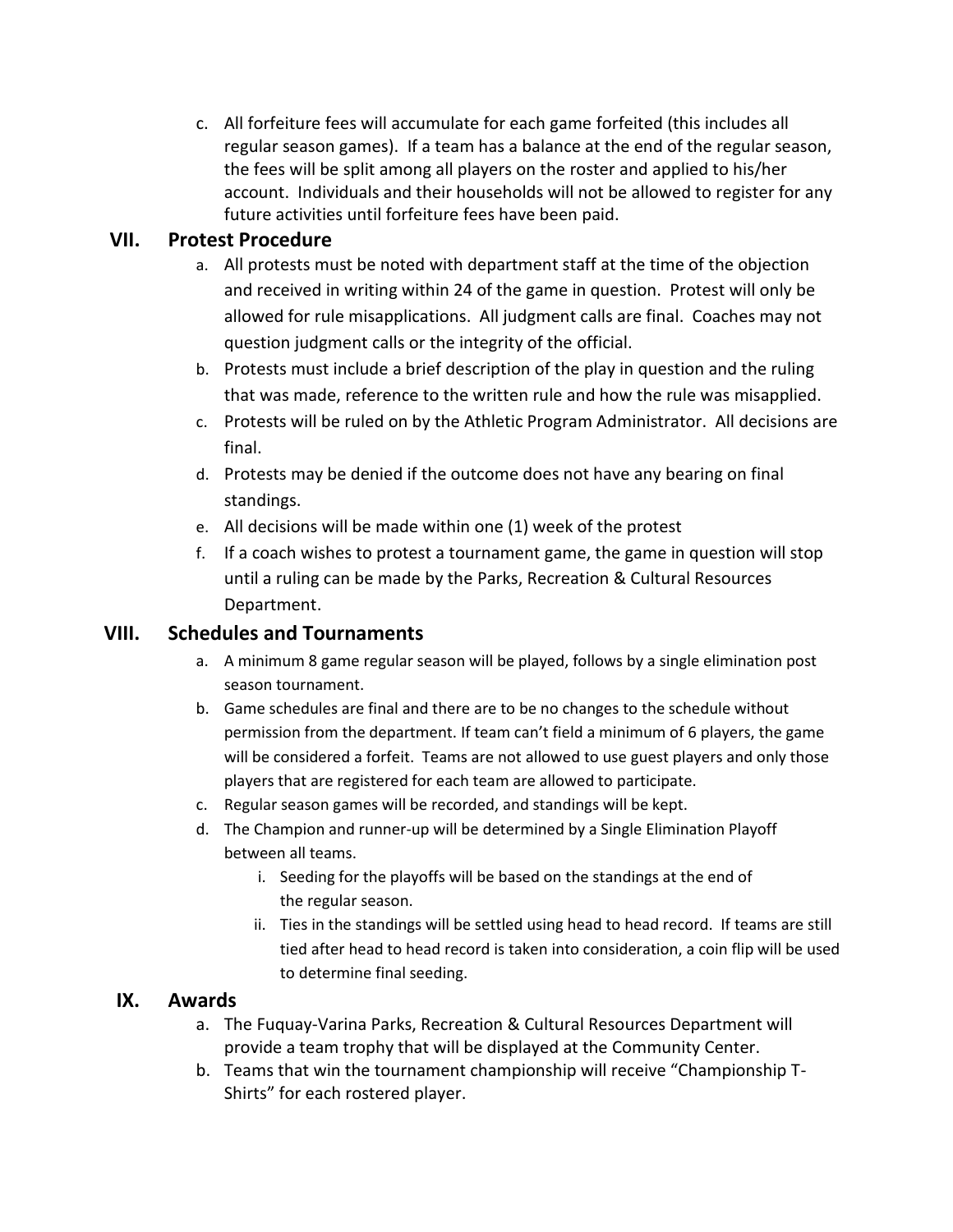#### **X. Code of Conduct**

- a. Any coach, player or spectator that is ejected by an official or town staff member will be suspended for the team's next scheduled game. Suspensions may be longer depending upon the severity of the offense. All suspensions are at the discretion of the Parks, Recreation & Cultural Resources Department.
- b. No coach, player or spectator shall berate, belittle or taunt opposing team players, spectators or coaches. Any unsportsmanlike conduct will not be tolerated. Offenders may be warned or immediately ejected if the behavior is particularly inappropriate. If ejected the offender must leave the premises immediately. All judgement calls are final.
- c. No coach, player or spectator may harass or continually argue with umpires, scorekeepers or FVPRCRD Staff. Offenders may be warned or immediately ejected if the behavior is particularly inappropriate. All judgment calls are final.
- d. Coaches, players or spectators that have been ejected from an official game will be required to vacate the premises and escorted out by a staff member immediately. Failure to abide by this will result in forfeiture of the game.
- e. Drugs and alcohol are prohibited at all games and practices. Violations will result in a minimum one (1) game suspension.
- f. Spectators that wish to use tobacco products are encouraged to be courteous of others around them and do so away from other spectators & program participants. Use of tobacco products on the field is prohibited. Tobacco products are prohibited on Wake County School property (Banks Rd, Herbert Aikens, Ballentine, & FV Middle).
- g. Pet owners are asked to leave pets at home for town sanctioned athletic events. (practices, games, & special events)
- h. No spectator (non-coach) may enter the field of play to argue or discuss an onfield issue. Violations will result in an immediate ejection.
- i. No coach or player may deliberately or intentionally try to injure or harm another player or coach. No player, coach or spectator shall be guilty of physical attack as an aggressor upon any players, official or spectator.
- j. The Fuquay-Varina Parks, Recreation and Cultural Resources Department reserves the right to suspend any captain or player found to be violating the mission, vision or philosophy of the department.